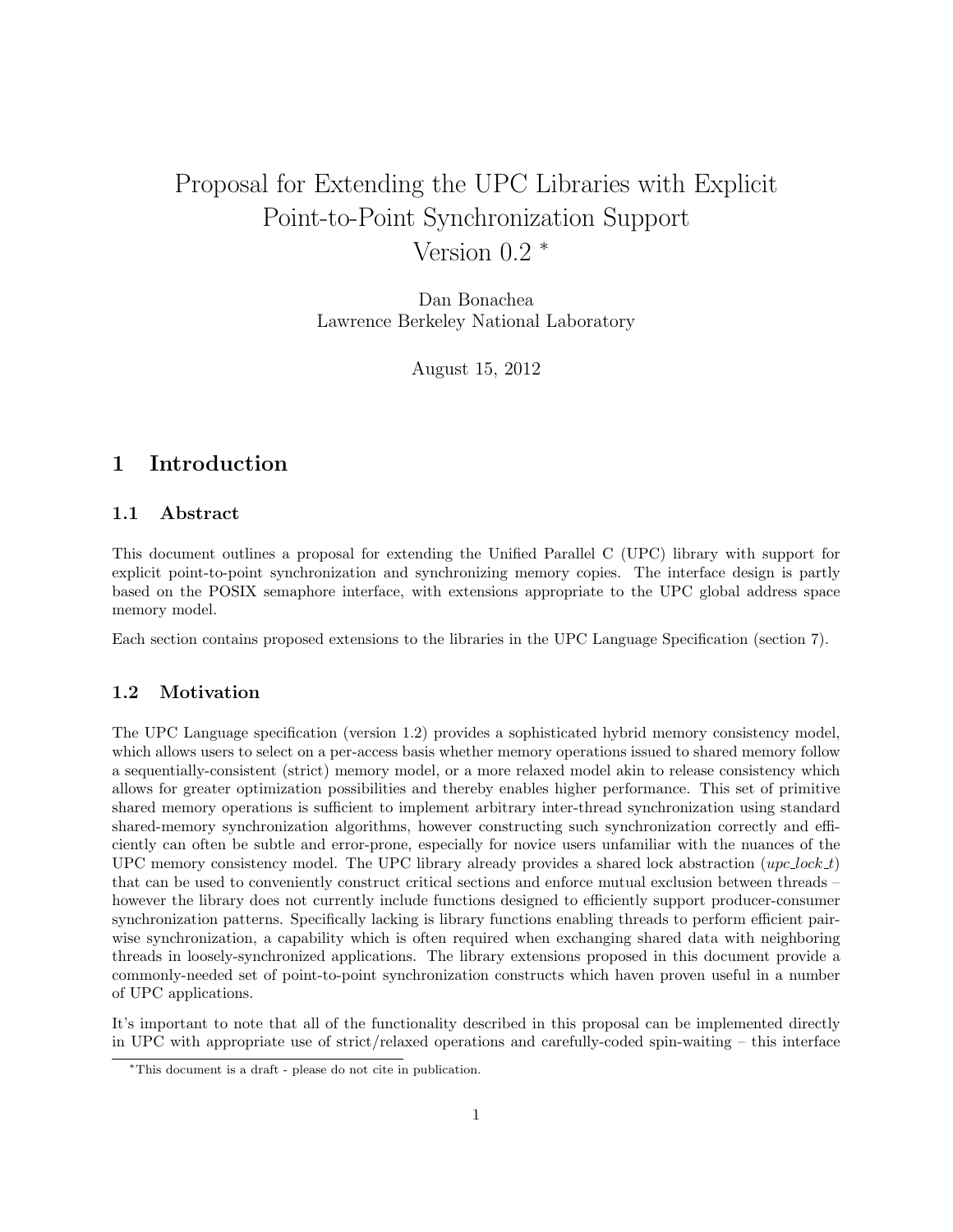does not add any fundamental new functionality, and therefore is entirely amenable to reference implementations written directly in UPC. However, the proposed interface exposes this functionality in a convenient abstraction that reduces the programmer effort required to correctly and efficiently implement point-to-point synchronization. In some cases (notably for loosely coupled cluster systems) the implementation of certain functions in this library might perform more efficiently than an equivalent program expressed directly in UPC.

#### 1.3 Implementation Notes

All of the proposed extensions described in this document have been implementated and are available as a prototype implementation in the Berkeley UPC compiler, version 2.2 (8/2005) at http://upc.lbl.gov. All functions in the prototype implementation operate exactly as described in this document with the notable exception that all functions, types and constants named using the prefix  $b$ upc<sub>-</sub> instead of upc<sub>-</sub>. This naming convention reflects the fact that these extensions are not currently part of the official UPC language specification.

# 2 Explicit Point-to-Point Synchronization using Semaphores

The following library functions provide a semaphore abstraction that can be used to perform efficient and convenient point-to-point synchronization between the threads of a UPC program.

# 2.1 Common Requirements

All the functions described in this document are non-collective - they are called independently by individual threads to initiate or complete point-to-point synchronization operations (however, in the course of such synchronization threads will sometimes block awaiting actions by other threads, as required by the synchronization semantics).

Implementations that support this interface shall predefine the feature macro \_UPC\_SEM\_to the value 1.

# 2.2 Standard header

The standard header is:

<upc\_sem.h>

### 2.3 Semaphore type

The following type is defined in upc\_sem.h:

#include <upc\_sem.h>

type upc\_sem\_t

Description: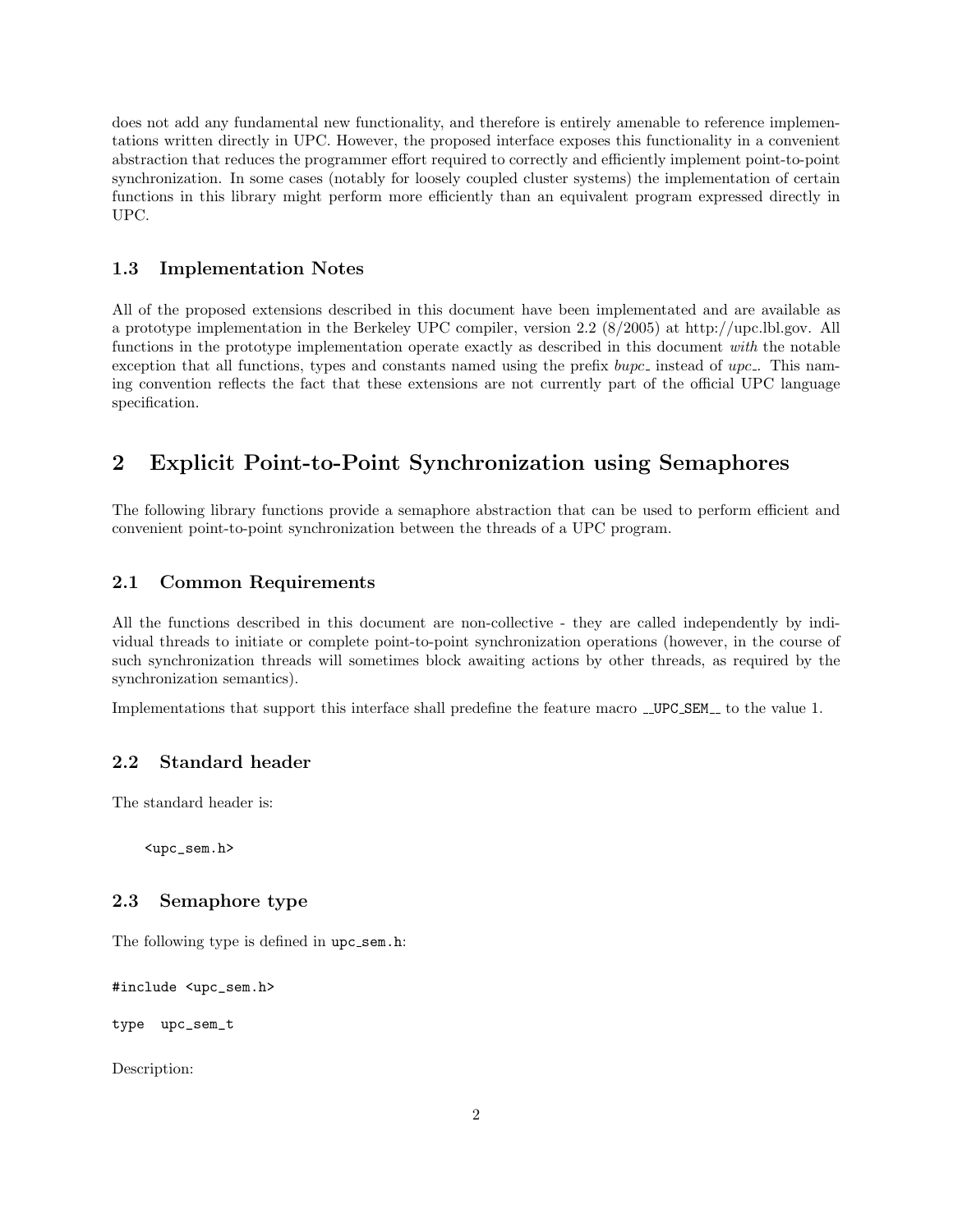All of the point-to-point synchronization operations in this library operate on a  $\iota_1$  upc sem t object, which logically represents a semaphore (akin to POSIX semaphores) which resides in shared memory with affinity to a particular thread. Fundamentally, semaphores are counters for resources shared between threads. The basic operations on semaphores are: increment the counter atomically, and wait until the counter is non-zero and decrement it atomically.

The type  $\mu pc.sem_t$  is an opaque UPC type.  $\mu pc.sem_t$  is a shared datatype with incomplete type (as defined in [ISO/IEC00 Sec 6.2.5]). Objects of type  $\iota pc.sem.t$  may therefore only be manipulated through pointers. Such objects represent an atomic counter, and as such their logical state consists of an integral, non-negative value which is the current value of the counter. Two pointers to that reference the same semaphore object will compare as equal. The results of applying  $\mu pc\_{phase}$ , and  $\mu pc\_{addrfield}$  to such pointers are undefined, however  $\textit{upc\_threadof}()$  may be used to query the thread affinity of a  $\textit{upc\_sem\_t}$  object, which always corresponds to the thread which created the object (via a prior call to  $upc.sem\_alloc$ ).

## 2.4 Semaphore Allocation and Destruction

Synopsis:

```
#include <upc_sem.h>
```

```
upc_sem_t *upc_sem_alloc(int flags);
void upc_sem_free(upc_sem_t *s);
```
Description:

bupc sem alloc non-collectively allocates a semaphore with affinity to the calling thread, initialized to the logical value zero. The *flags* argument indicates the variety of semaphore to be created, which contrains subsequent usage of the object (and possibly allows for greater optimization potential for the more contrained usage models). The flags argument should be a logical OR of the following integral constants, defined in upc sem.h:

UPC\_SEM\_BOOLEAN UPC\_SEM\_INTEGER UPC\_SEM\_SPRODUCER UPC\_SEM\_MPRODUCER UPC\_SEM\_SCONSUMER UPC\_SEM\_MCONSUMER

#### $UPC\_SEM\_BOOLEAN / UPC\_SEM\_INTERER$  are mutually exclusive, as are  $UPC\_SEM\_SPRODUCTIONER$ / UPC\_SEM\_MPRODUCER and UPC\_SEM\_SCONSUMER / UPC\_SEM\_MCONSUMER.

 $UPC\_SEM\_BOOLEAN$  indicates the semaphore will only ever contain the values zero and one. Incrementing a boolean semaphore which already has value one has no effect. It is an error to attempt to increment or decrement a boolean semaphore by more than one. UPC SEM INTEGER indicates a fully general integer semaphore which may contain any non-negative value not greater than  $UPC\_SEM\_MAXVALUE$ , which is guaranteed to be at least 65535.

UPC\_SEM\_SPRODUCER indicates the semaphore may only be incremented by one specific thread over the entire lifetime of the object, and behavior is undefined otherwise. UPC\_SEM\_MPRODUCER allows increments from any thread.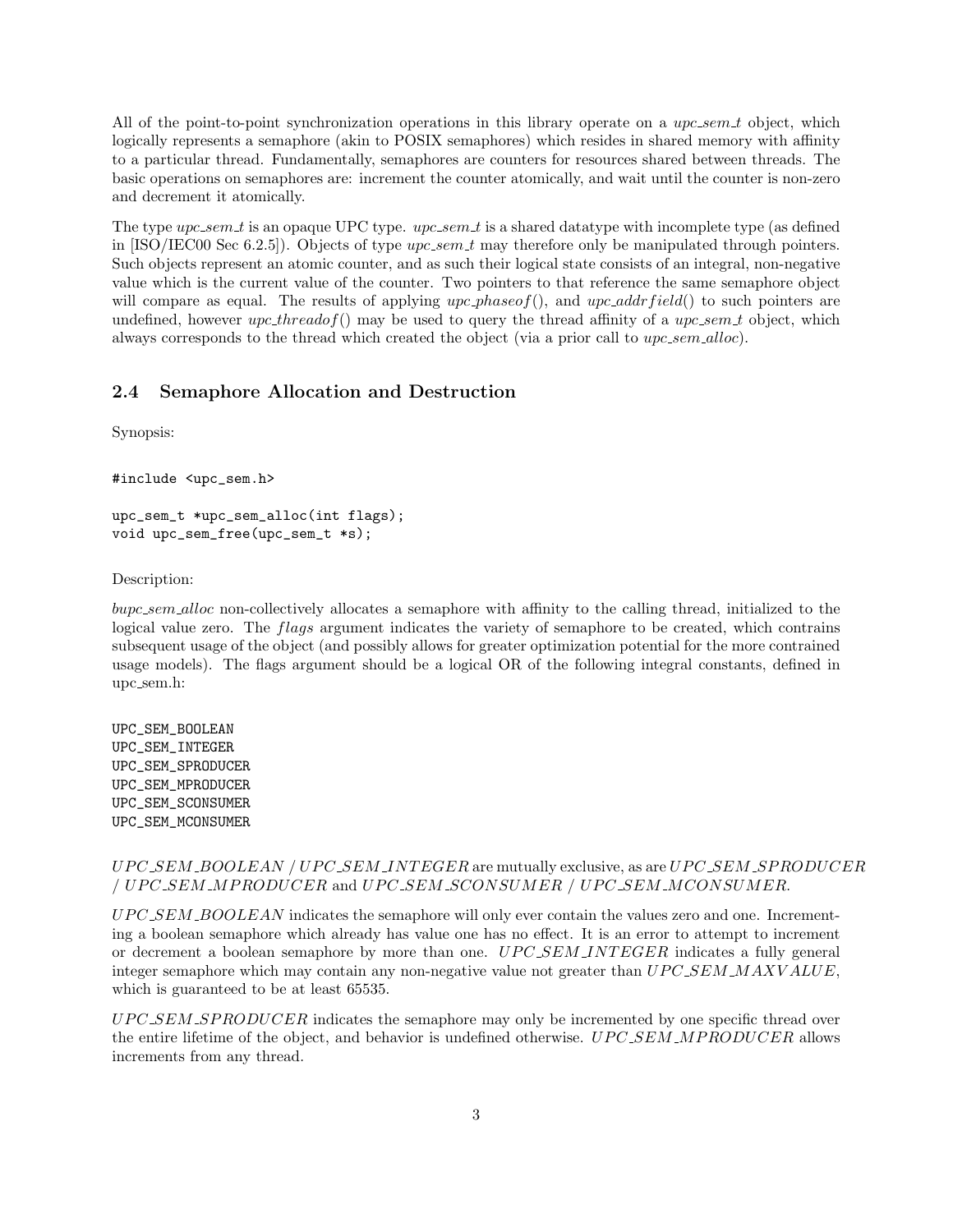$UPC\_SEM\_SCONSUMER$  indicates the semaphore may only be decremented by the current thread (the one creating the object who will share its affinity) and behavior is undefined otherwise. UPC\_SEM\_MCONSUMER indicates a semaphore that may be decremented by any thread.

Passing flags  $== 0$  selects most general (safest) configuraton: UPC\_SEM\_INTEGER|UPC\_SEM\_MPRODUCER|UPC\_SEM\_MCONSUMER

 $upc_{sem}$  free may be called by any single thread to release the resources associated with the given semaphore. Behavior of subsequent operations on the given sempahore are undefined, and if any thread is concurrently accessing the semaphore (e.g., blocked inside upc\_sem\_wait) the behavior is also undefined.

# 2.5 Point-to-Point Synchronization Operations

Synopsis:

#include <upc\_sem.h>

```
void upc_sem_post(upc_sem_t *s);
void upc_sem_postN(upc_sem_t *s, size_t n); /* only valid for INTEGER sems */
void upc_sem_wait(upc_sem_t *s);
void upc_sem_waitN(upc_sem_t *s, size_t n); /* only valid for INTEGER sems */
int upc_sem_try(upc_sem_t *s);
```
int upc\_sem\_tryN(upc\_sem\_t \*s, size\_t n); /\* only valid for INTEGER sems \*/

Description:

 $upc.sem\_post(N)$ : atomically increment the logical value of semaphore s by 1 (n)

 $\mu p c \text{.sem } wait(N)$ : suspend the calling thread until the logical value of semaphore s is not less than 1 (n), then atomically decrement the value by that amount and return. If multiple threads are simultaneously blocked inside wait, (only valid for  $UPC\_SEM\_MCONSUMER$ ) then it is undefined the order in which they will be serviced (no fairness guarantees)

upc\_sem\_try(N): A non-blocking variant of upc\_sem\_wait(N). Attempt to perform a upc\_sem\_wait(N) on s. If the operation can succeed immediately, perform it and return non-zero to indicate success. Otherwise, return zero to indicate failure.

 $upc.sem\_post(N)$  implies a null strict write operation upon entry to the function,  $upc.sem\_wait(N)$  implies a null strict read operation immediately before exiting, and  $\mu p c$  sem  $\text{tr}(N)$  implies a null strict read operation immediately before a successful completion.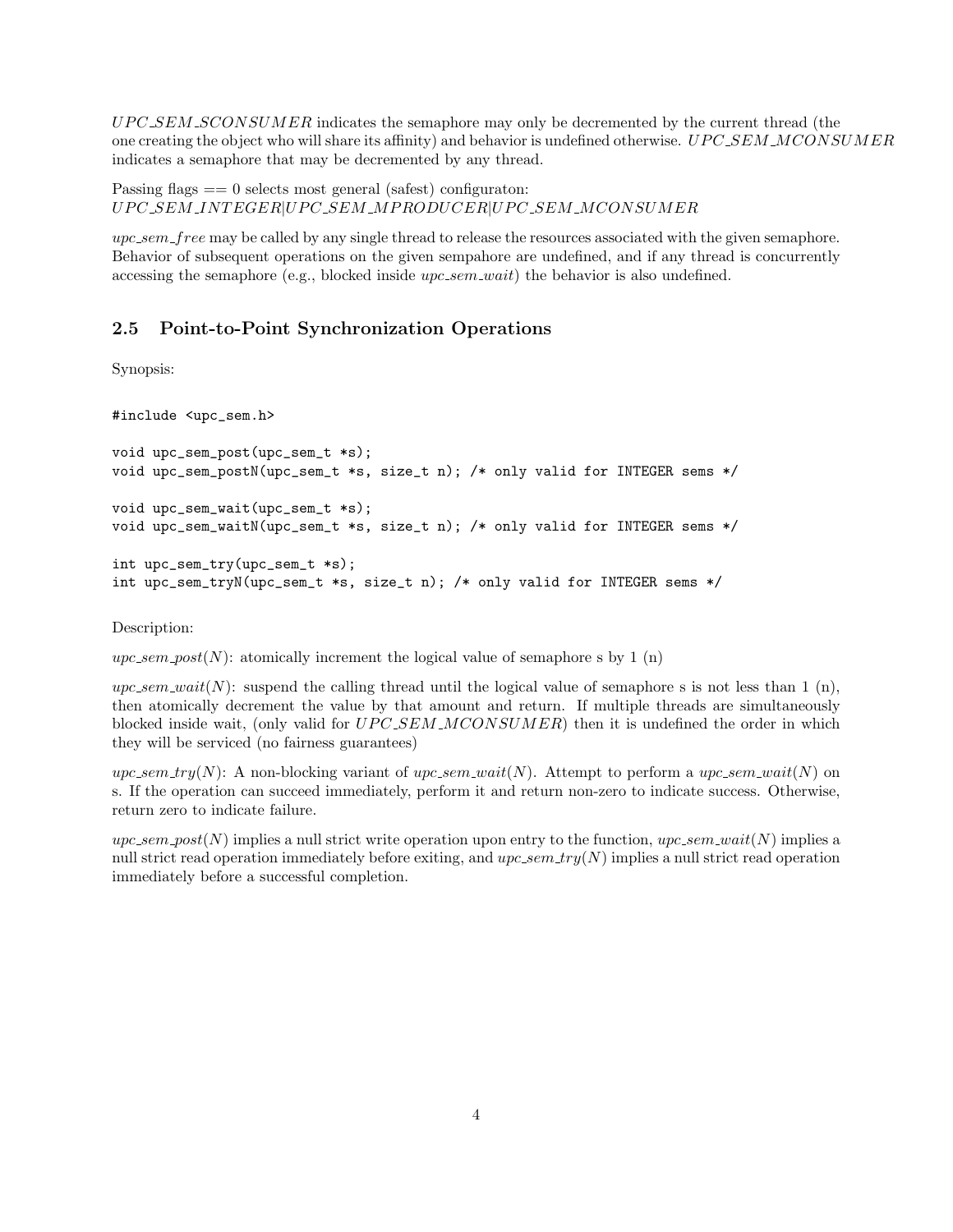Example 1: The following example demonstrates the framework for a simple producer/consumer program utilizing upc sem t for synchronization. Even threads produce some data for a partner thread and increment their semaphore, odd threads wait to decrement their semaphore and consume the incoming data.

```
#include <upc_sem.h>
upc_sem_t * shared allflags[THREADS];
shared int applicationData[THREADS];
int tmp;
int main() {
  /* create semaphores and exchange information */
  \text{upc\_sem\_t *myflag} = \text{upc\_sem\_alloc}(0);allflags[MYTHREAD] = myflag;
  upc_barrier;
  int partnerid = MYTHREAD^1;
  upc_sem_t *partnerflag = allflags[partnerid]; /* fetch ptr from remote */
  /* use the semaphores to perform producer-consumer sync */
  if (!(MYTHREAD&1)) { /* even threads */
        /* produce some result for my partner thread */
        applicationData[partnerid] = computeSomethingInteresting();
        upc_sem_post(partnerflag); /* send notification to my partner */
  } else { /* odd threads */
        upc_sem_wait(myflag); /* wait for notification from partner */
        /* consume data produced by my partner thread */
        computeSomethingElse(applicationData[MYTHREAD]);
 }
}
```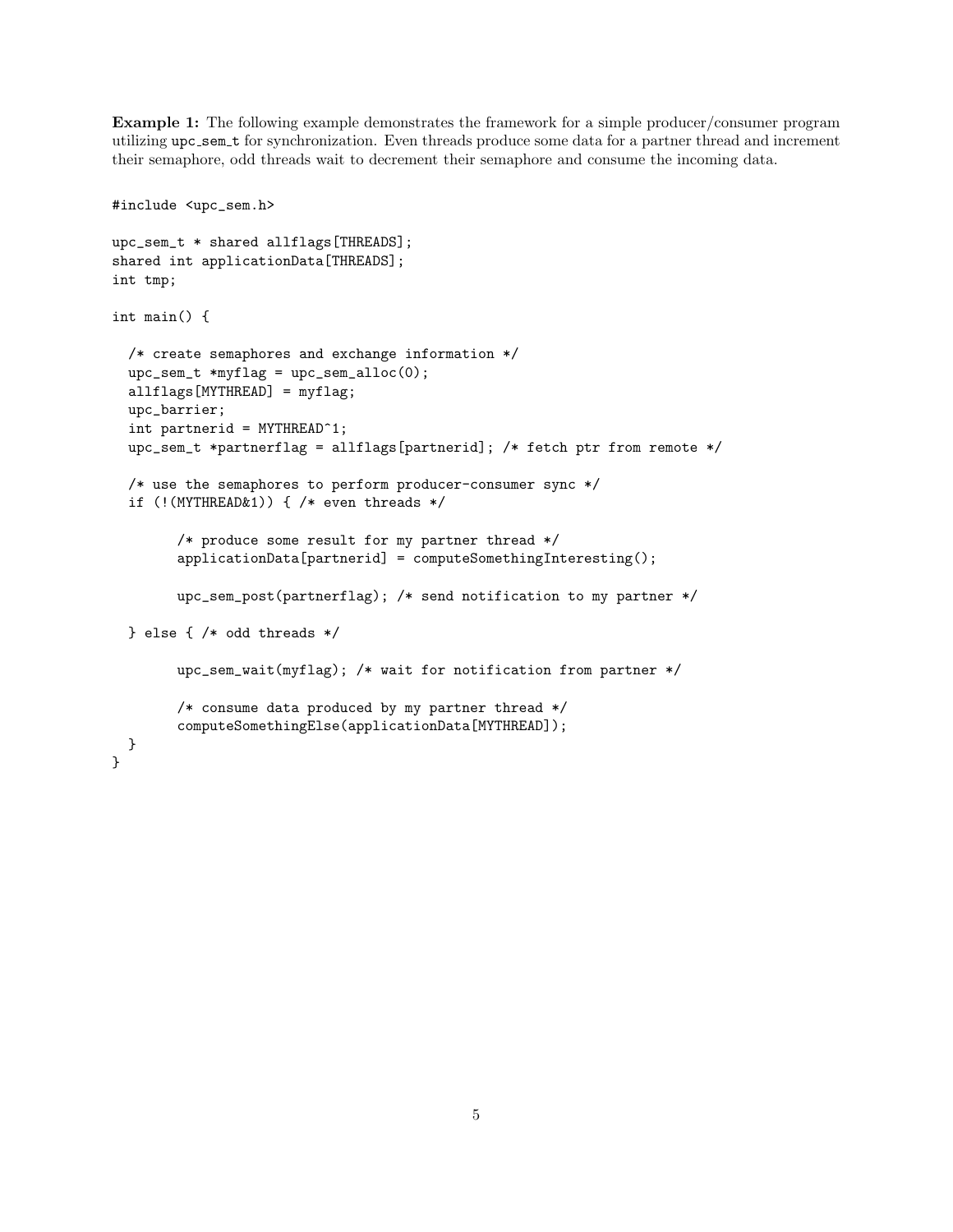# 3 Signalling Data Movement Operations

Many applications have a common need whereby a thread must deliver data to a remote thread and simultaneously notify the recipient of arrival. This can be accomplished in UPC 1.2 by combining upc memput with a strict write, but bundling these operations together into a library call can allow more efficient implementations that reduce network traversals.

#### **3.1 Signalling** upc\_memput

Synopsis:

```
#include <upc_sem.h>
void upc_memput_signal (shared void * restrict dst, const void * retrict src,
                             size_t nbytes,
                            upc_sem_t *s, size_t n);
void upc_memput_signal_async(shared void * restrict dst, const void * restrict src,
                             size_t nbytes,
                             upc_sem_t *s, size_t n);
```
Description:

Perform a memput with the same data movement semantics as  $\text{upc}_\text{memput}(\text{dst},\text{src},\text{nbytes})$ , and increment s by n after the transfer is complete. Requires  $\iota pc\_threadof(s) = \iota pc\_threadof(dst)$ .

Both functions  $MAT$  return on the initiator before the transfer is complete – the semaphore at the target will be atomically incremented by  $n$  when the transfer is complete, and the contents of the destination buffer remain undefined until then.

No explicit notifications or guarantees are provided to the initiator regarding the completion of the transfer – the contents of the destination buffer remain undefined until after the semaphore increment. Specifically, upc fence and other strict operations issued by any thread do not truncate this interval. After a consumer thread successfully returns from decrementing the semaphore, it is guaranteed to observe the updated contents of the destination buffer in subsequent reads.

After a call to bupc\_memput\_signal returns, the source memory is immediately safe to overwrite. bupc\_memput\_signal\_async MAY return earlier, while the source memory is still in use by the library (and therefore not safe to overwrite). Callers of bupc\_memput\_signal\_async are responsible for enforcing their own synchronization from the target thread to the initiatior thread, to determine when the source memory is safe to overwrite. Modification of the source buffer prior to such synchronization leads to undefined behavior.

Example 2: bupc\_memput\_signal is demonstrated by replacing the "even thread" branch from Example 1 with the following code:

```
if (!(MYTHREAD&1)) { /* even threads */
      /* produce some result for my partner thread to a scratch location */
      tmp = computeSomethingInteresting();
      /* send data and notification to my partner */
      upc_memput_signal(&(applicationData[partnerid]), &tmp, sizeof(int),
```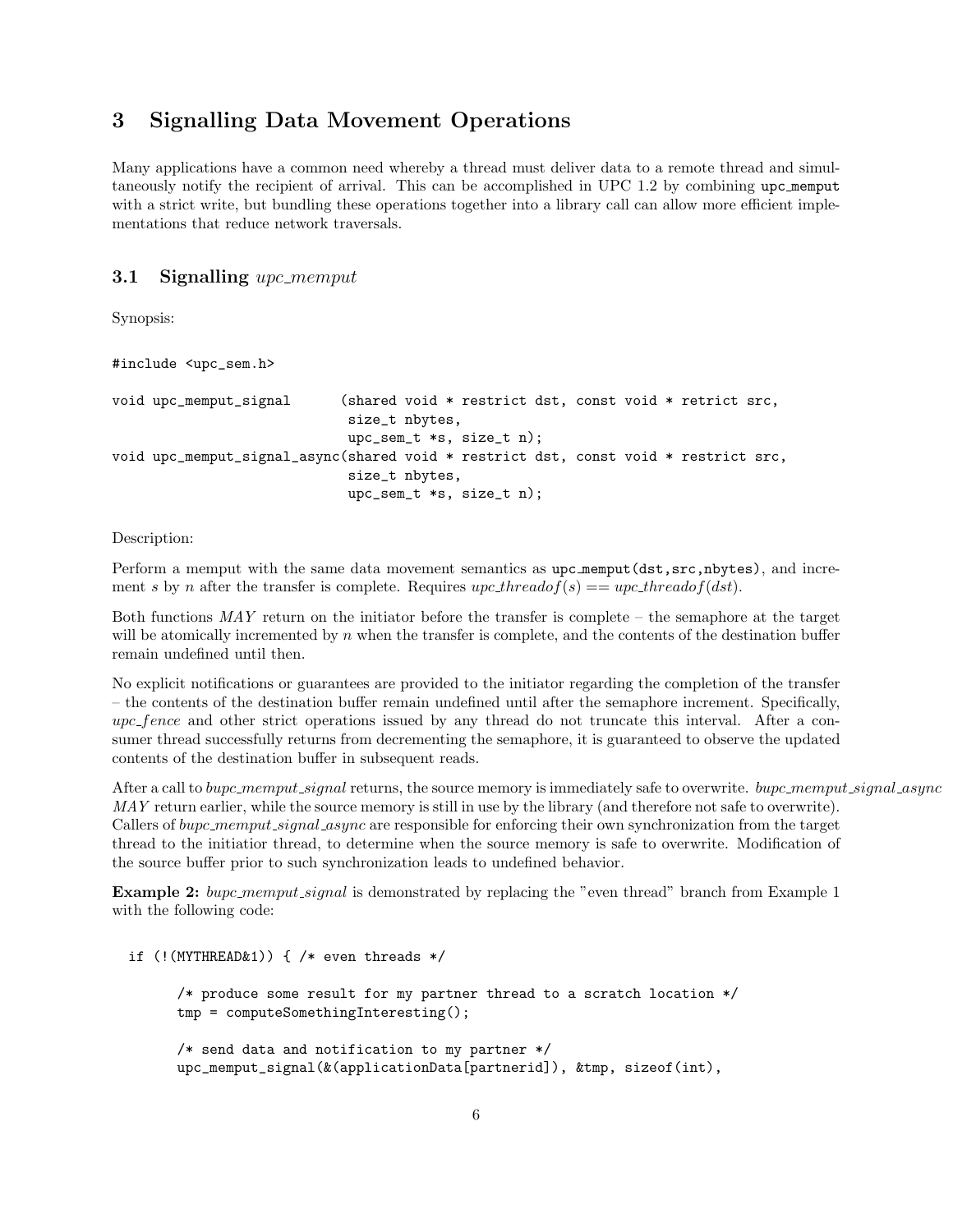partnerflag, 1);

} else { // ...